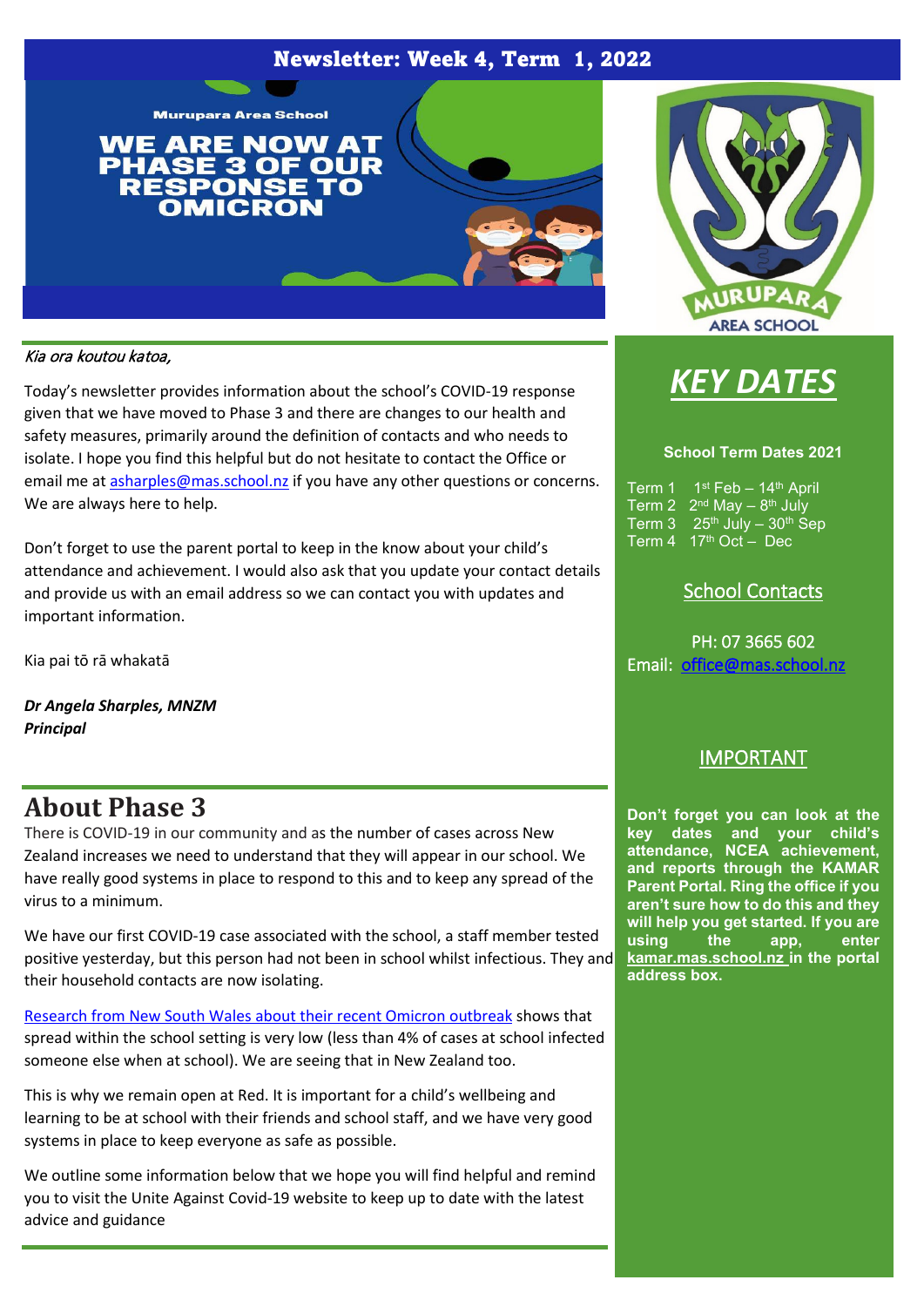# **Useful Guidelines to determine if you need to Isolate:**

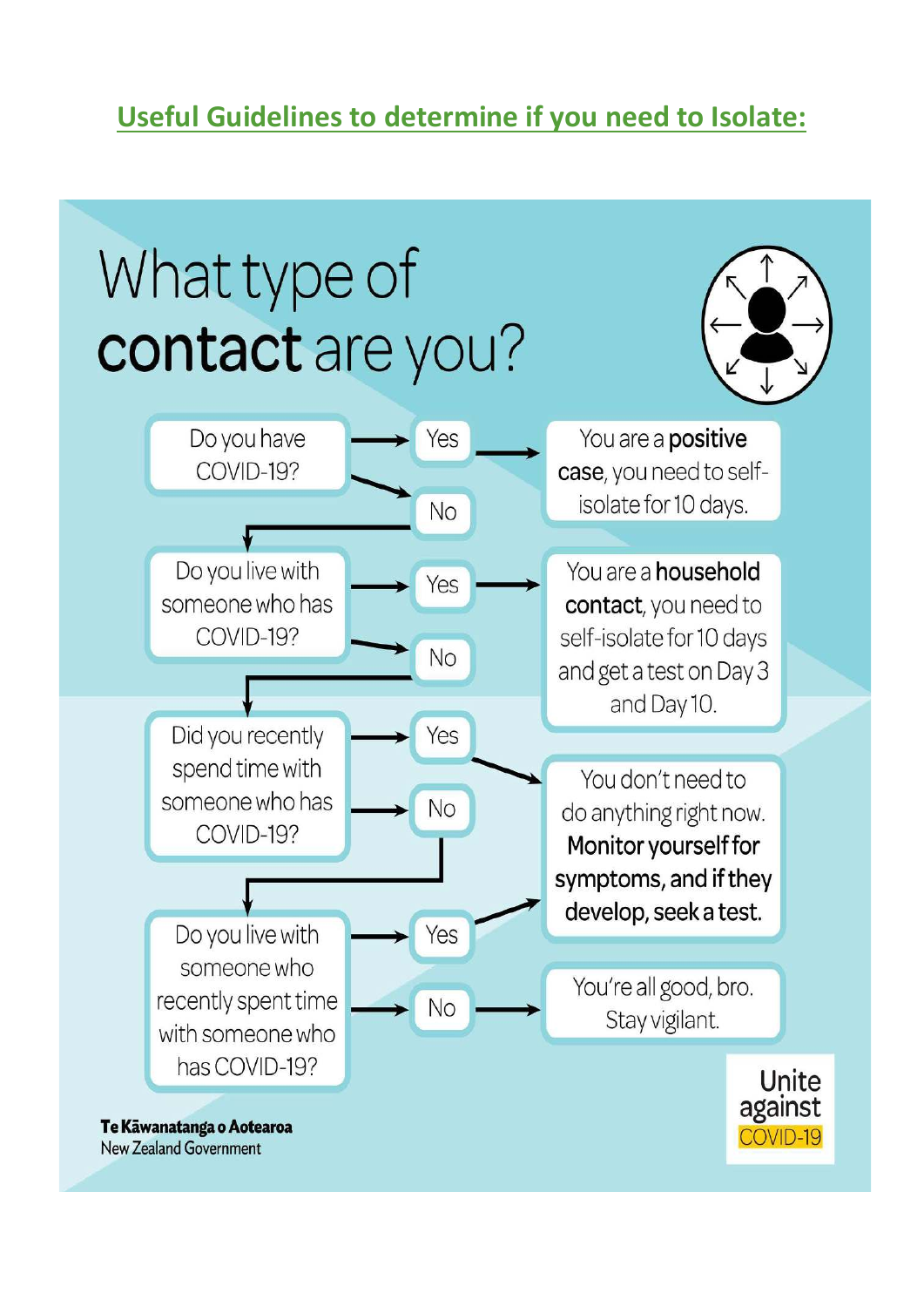# Updated guide to self-isolation



You will need to self-isolate from others if you:

## are positive for COVID-19

live with a positive case

You must isolate at home or in suitable alternative accommodation. If you test positive for COVID-19, a health professional will help you decide if managed isolation is suitable for you.

Isolate for 10 days from when you test positive

Isolate for 10 days

No further tests required unless directed to

Tests on Day 3 and Day 10

Financial support may be available - check our website to find out what you may be eligible for: Covid19.govt.nz/financial-support/

This information is accurate as at 24 February 2022. However, it may be updated if phases of the Omicron response change. For the most up to date information, please visit our website at www.Covid19.govt.nz



Te Kāwanatanga o Aotearoa **New Zealand Government**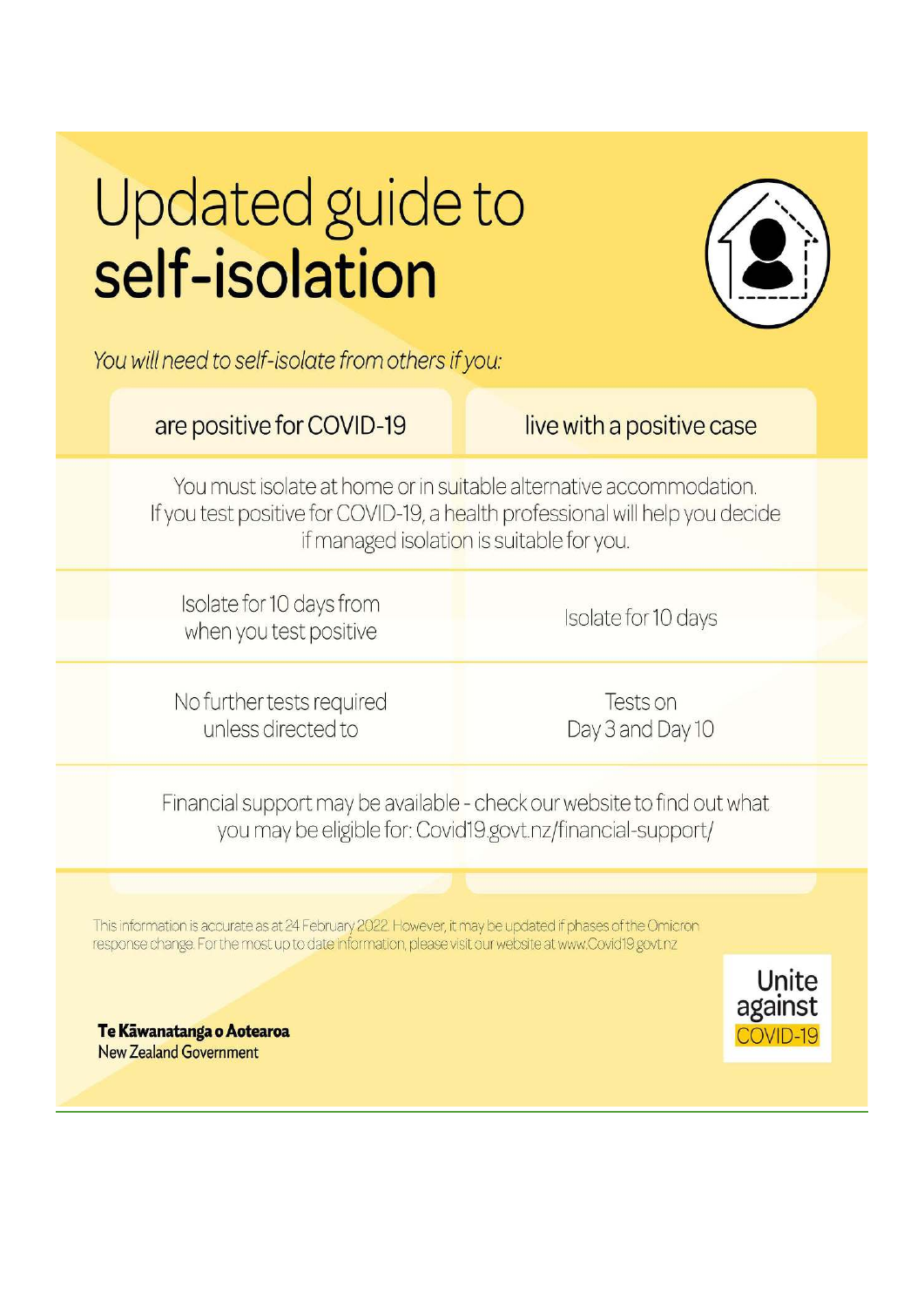## **Mask Wearing**

Years 4-13 when indoors, when they're on school and public transport must wear a mask. The mask must be attached to the head by loops around the ears or head and cover the nose and mouth properly. This can be a well-fitting reusable fabric mask (three layers are recommended) or a medical grade disposable mask (the blue surgical mask).

Teacher and staff who are supporting Year 4-13 students when indoors are required to wear a medical-grade mask such as the widely available blue disposable masks that many New Zealanders are already wearing.

The image shows how effective mask wearing can be in slowing the spread.

Please ensure your child has access to a mask. We do have a short supply at school and will endeavour to try and always have a supply, but please try to source your own masks.

With that, we would like to thank Little Vic's Takeaways and Yvonne Teddy for giving our school a supply of masks. Thank you!!



A well-fitted N95 mask lets a maximum of 10% unfiltered air through. If two people are using them, infection is unlikely.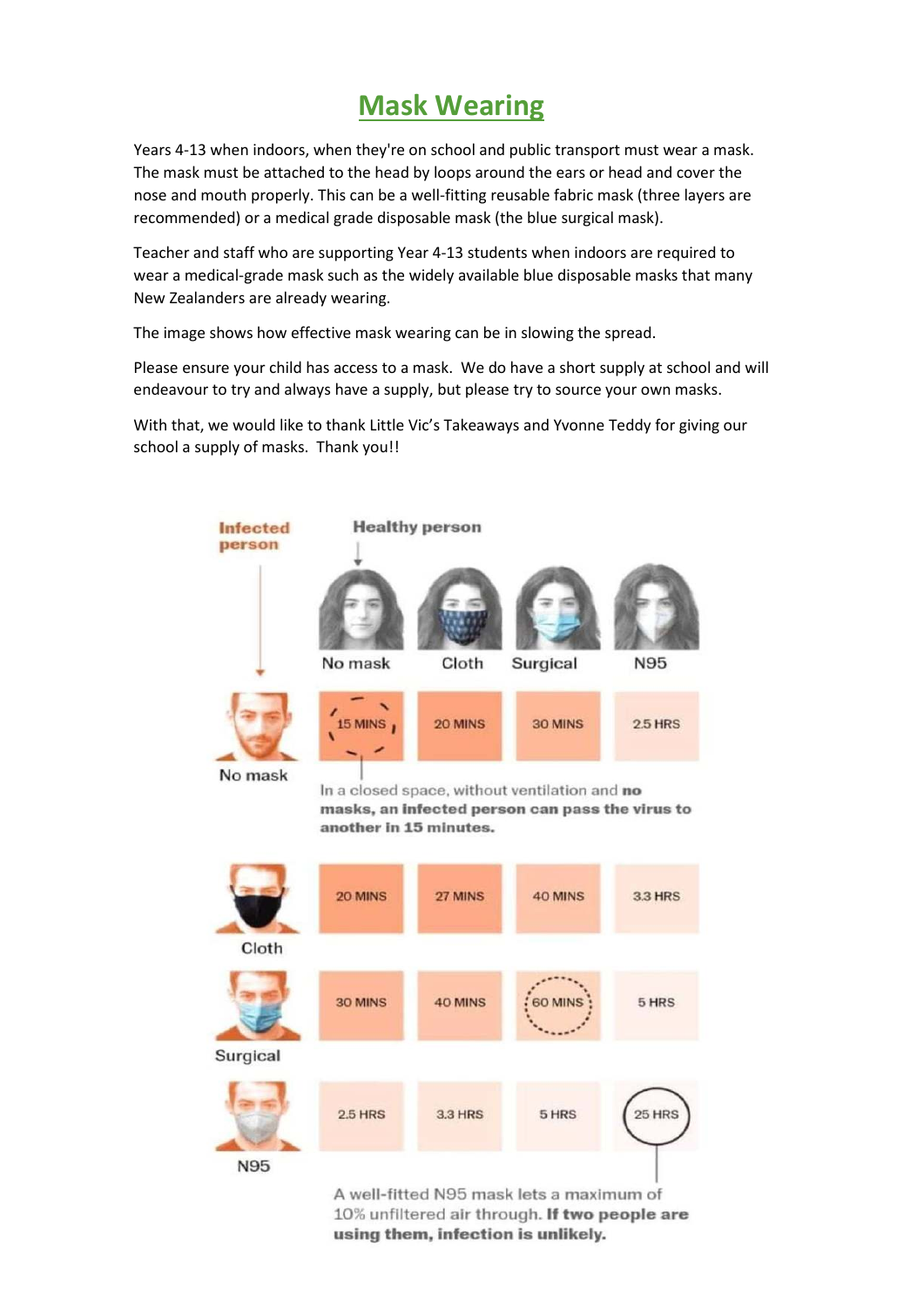

**Wear a** face mask



**Scan in** 



**Have your** vaccine pass ready

Te Kāwanatanga o Aotearoa **New Zealand Government** 





**Wash hands** 



**Get tested and** stay home if you are sick